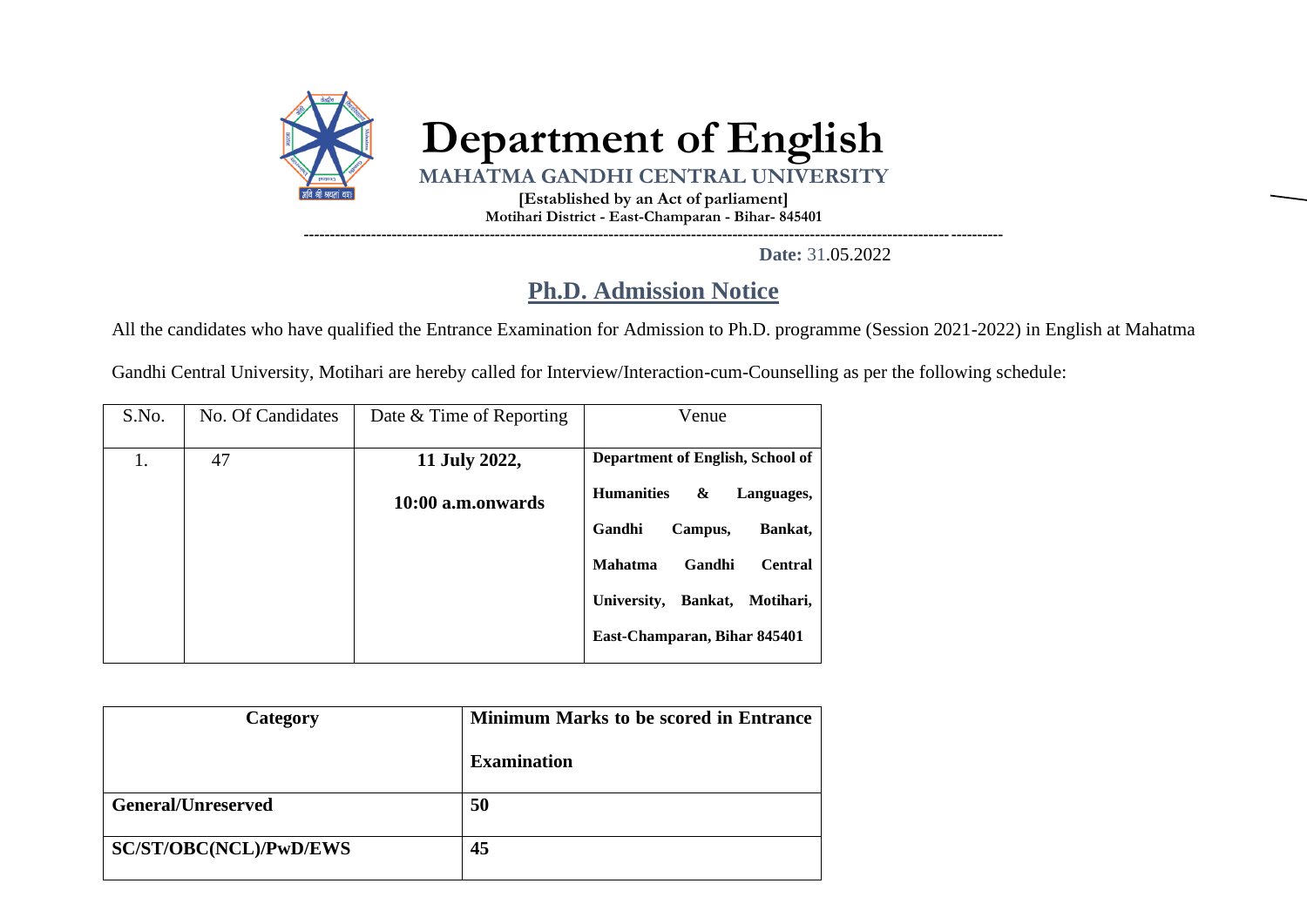1. All candidates are advised to check their eligibility for respective programs as notified by MGCUB admission Prospectus 2021-22 before appearing for counselling/Interaction.

2. The Interview/Viva-Voce shall also consider the following aspects, viz. whether the candidate possesses the competence for the proposed research; the research work can be suitably undertaken at the University and the research topic is relevant .

3. Candidates are advised to report on the scheduled date and time to the venue along with required documents.

4. The candidates shall be required to pay the fees in the form of **Demand Draft/through Challan drawn in favour of "Mahatma Gandhi** 

**Central University"** payable **at Motihari** at the time of admission when final merit list is uploaded on the University Website.

5. Merely obtaining the cut off percentile or bringing Demand Draft does not guarantee admission. Candidates who fail to make the payment on the date of admission shall not be considered for admission and the seat will be given to the next candidate in the merit list.

Any Addendum/Corrigendum/Notices to this notification shall be published only on the University Website (www.mgcub.ac.in). Therefore, Candidates are advised to check the University website regularly for any updates.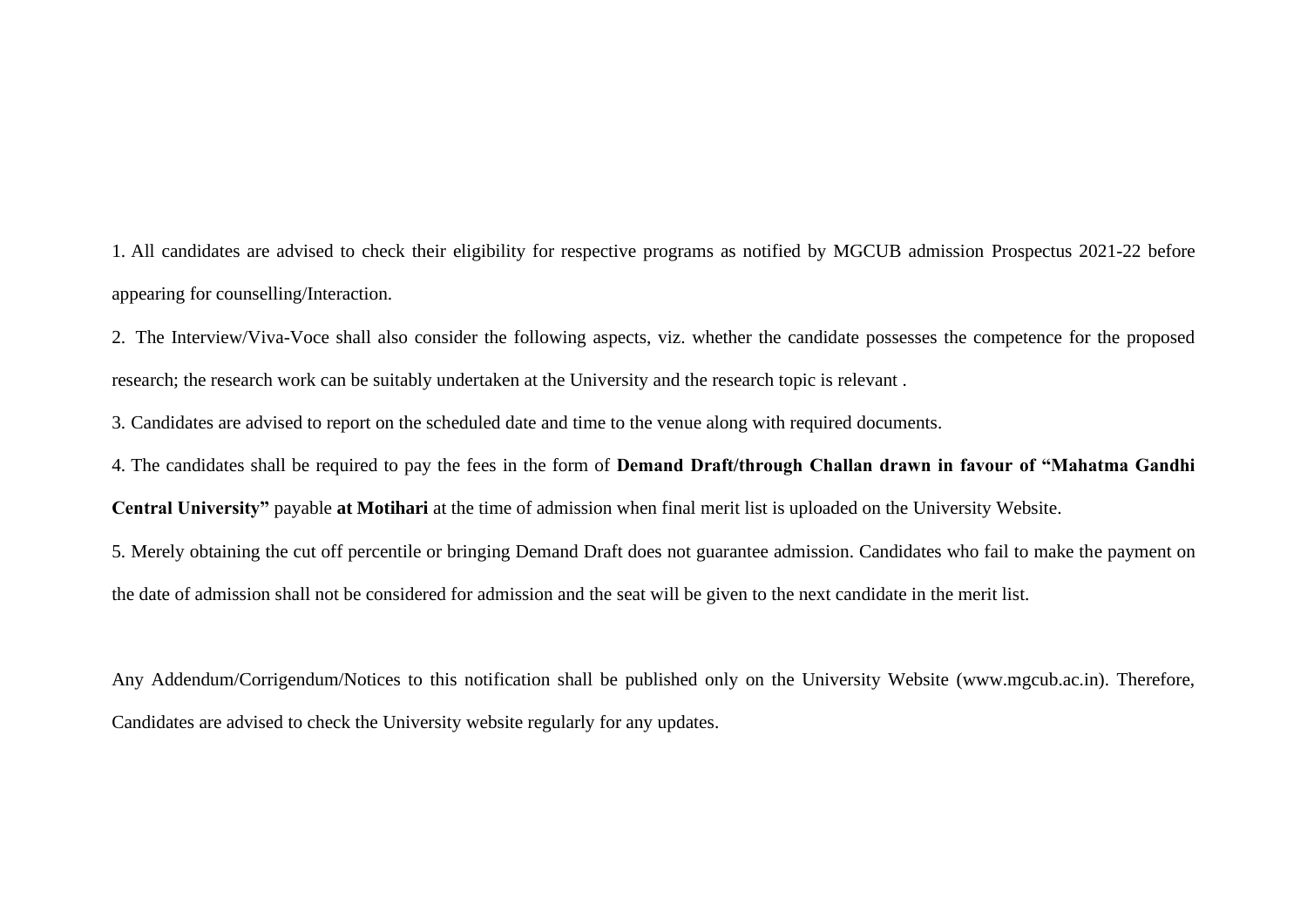| S.<br><b>No</b> | <b>Roll</b><br><b>Number</b> | <b>Candidate</b><br>ID  | <b>Candidate's</b><br><b>Name</b> | <b>Father's Name</b>                | <b>Category</b> | Gender | <b>Marks</b><br>scored in<br><b>Entrance</b><br><b>Examination</b> |
|-----------------|------------------------------|-------------------------|-----------------------------------|-------------------------------------|-----------------|--------|--------------------------------------------------------------------|
| $\mathbf{1}$    | 523001                       | MGCUB-STUD-<br>21-3133  | Aakash Pandey                     | Madhusudan<br>Pandey                | General         | Male   | 70                                                                 |
| 2               | 523003                       | MGCUB-STUD-<br>21-3392  | <b>ALOK CHANDRA</b>               | <b>SANJAY KUMAR</b><br><b>SINHA</b> | General         | Male   | 78                                                                 |
| 3               | 523010                       | MGCUB-STUD-<br>21-4385  | <b>DEVANSHU</b><br>SHARAWAT       | <b>ANIL KUMAR</b><br>SHARAWAT       | General         | Male   | 59                                                                 |
| 4               | 523011                       | MGCUB-STUD-<br>21-5265  | <b>DINANATH</b><br><b>KUMAR</b>   | <b>GAURI SHANKAR</b><br>SAH         | <b>OBC</b>      | Male   | 75                                                                 |
| 5               | 523012                       | MGCUB-STUD-<br>21-17643 | <b>DIWAKAR</b><br><b>KUMAR</b>    | Anil Kumar Prasad                   | <b>OBC</b>      | Male   | 59                                                                 |
| 6               | 523018                       | MGCUB-STUD-<br>21-1220  | <b>MD AFTAB</b><br><b>HUSSAIN</b> | mahamud ansari                      | OBC             | Male   | 55                                                                 |
| $\overline{7}$  | 523022                       | MGCUB-STUD-<br>21-4244  | <b>MUKESH KUMAR</b>               | SATYANARAYAN<br>PRASAD YADAV        | <b>OBC</b>      | Male   | 63                                                                 |
| 8               | 523026                       | MGCUB-STUD-<br>21-2578  | Nihal Kumar<br>Dubey              | Vinod Kumar<br>Dubey                | General         | Male   | 67                                                                 |
| 9               | 523027                       | MGCUB-STUD-<br>21-3646  | PANKAJ KUMAR<br><b>SINGH</b>      | <b>GAURI SINGH</b>                  | EWS             | Male   | 64                                                                 |
| 10              | 523028                       | MGCUB-STUD-<br>21-4678  | PIYUSH KUMAR                      | <b>UMESH SAH</b>                    | OBC             | Male   | 48                                                                 |
| 11              | 523030                       | MGCUB-STUD-<br>21-3951  | PRITI KUMARI                      | Khagendra<br>Narayan                | General         | Female | 60                                                                 |

## **List of Eligible Candidates for Interview**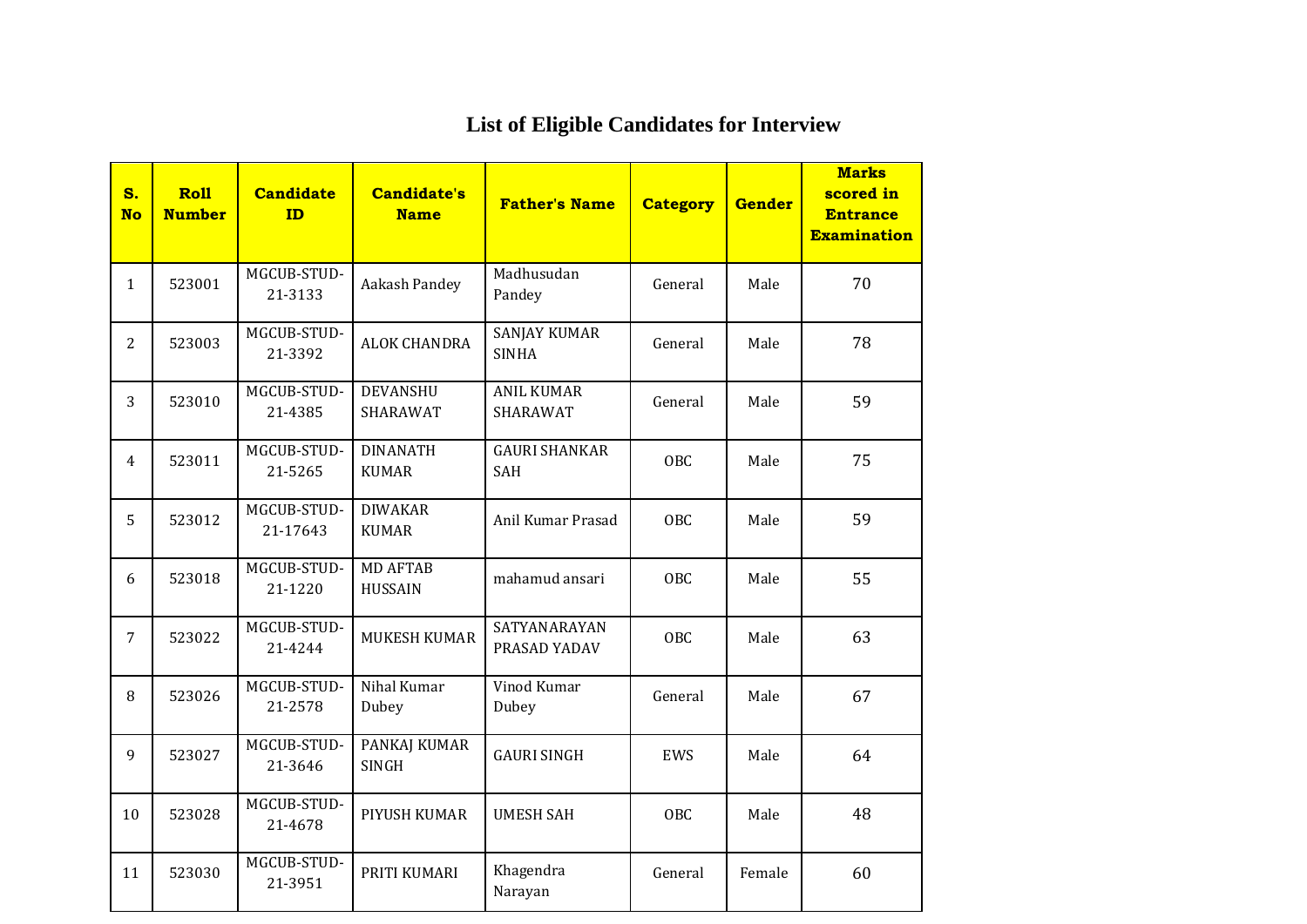|    |        |                         |                                             | Choudhury                           |            |        |    |
|----|--------|-------------------------|---------------------------------------------|-------------------------------------|------------|--------|----|
| 12 | 523032 | MGCUB-STUD-<br>21-2191  | <b>RAJ KISHOR</b><br><b>KUMAR</b>           | PRABHUNATH<br><b>RAM</b>            | SC         | Male   | 56 |
| 13 | 523035 | MGCUB-STUD-<br>21-6848  | <b>ROHIT KUMAR</b>                          | <b>BABULAL PRASAD</b>               | OBC        | Male   | 64 |
| 14 | 523037 | MGCUB-STUD-<br>21-5787  | <b>SATISH KUMAR</b><br>YADAV                | <b>ARUN KUMAR</b><br>YADAV          | <b>PWD</b> | Male   | 66 |
| 15 | 523038 | MGCUB-STUD-<br>21-4431  | <b>SHAHRUKH</b><br><b>KHAN</b>              | <b>SADIQUE KHAN</b>                 | General    | Male   | 88 |
| 16 | 523039 | MGCUB-STUD-<br>21-6380  | sharda rani                                 | PRABHAS KUMAR                       | OBC        | Female | 53 |
| 17 | 523042 | MGCUB-STUD-<br>21-3715  | SNEHA KUMARI                                | <b>BRIJ BHUSHAN</b><br><b>GUPTA</b> | <b>OBC</b> | Female | 67 |
| 18 | 523044 | MGCUB-STUD-<br>21-3753  | Surabhi Shruti                              | Awadhesh Kumar                      | General    | Female | 55 |
| 19 | 523051 | MGCUB-STUD-<br>21-710   | Yashi sinha                                 | ravi bhushan sinha                  | EWS        | Female | 67 |
| 20 | 523052 | MGCUB-STUD-<br>21-254   | Abhay Kumar                                 | Om Prakash Ram                      | OBC        | Male   | 55 |
| 21 | 523055 | MGCUB-STUD-<br>21-712   | AMBALIKA<br><b>ARYAN</b>                    | <b>VIRENDRA</b><br>PRASAD SINHA     | General    | Female | 81 |
| 22 | 523060 | MGCUB-STUD-<br>21-2158  | <b>CHANDRA</b><br><b>PRAKASH</b><br>CHANDAN | DASHRATH RAJAK                      | SC         | Male   | 55 |
| 23 | 523063 | MGCUB-STUD-<br>21-17625 | KUMARI JYOTI                                | <b>BHAGAT SINGH</b>                 | OBC        | Female | 74 |
| 24 | 523065 | MGCUB-STUD-             | <b>LALAN KUMAR</b>                          | LAKSHMIKANT                         | General    | Male   | 77 |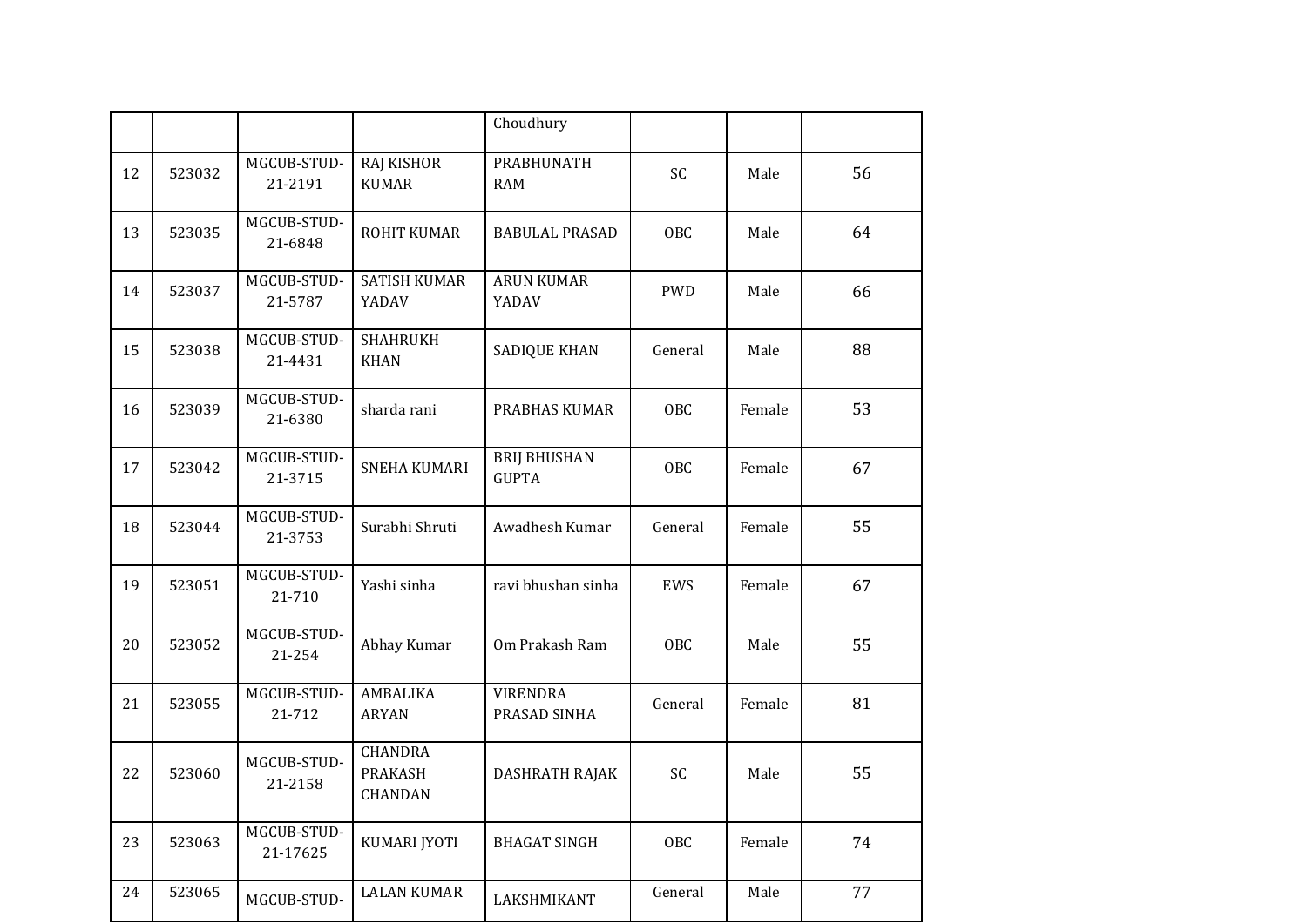|    |        | 21-578                  |                                 | <b>JHA</b>                          |            |        |    |
|----|--------|-------------------------|---------------------------------|-------------------------------------|------------|--------|----|
| 25 | 523071 | MGCUB-STUD-<br>21-83    | nitya                           | kamal nayan<br>pandey               | General    | Female | 69 |
| 26 | 523073 | MGCUB-STUD-<br>21-74    | Prabhat Kumar                   | Dasharath Prasad                    | <b>OBC</b> | Male   | 83 |
| 27 | 523074 | MGCUB-STUD-<br>21-3478  | Prerna Anmol                    | <b>Ashok Kumar</b><br>Singh         | <b>OBC</b> | Female | 70 |
| 28 | 523076 | MGCUB-STUD-<br>21-5763  | <b>RAHUL</b>                    | <b>VIJAY KUMAR</b><br><b>SINHA</b>  | General    | Male   | 53 |
| 29 | 523079 | MGCUB-STUD-<br>21-6763  | <b>SALONI SHARMA</b>            | ANJANI SHARMA                       | <b>EWS</b> | Female | 66 |
| 30 | 523085 | MGCUB-STUD-<br>21-2627  | Sneha                           | Ram Naresh Yadav                    | <b>OBC</b> | Female | 77 |
| 31 | 523086 | MGCUB-STUD-<br>21-6715  | Sonali gupta                    | Santosh kumar<br>gupta              | <b>OBC</b> | Female | 53 |
| 32 | 523089 | MGCUB-STUD-<br>21-6850  | <b>SWATI KUMARI</b>             | <b>RAJESH KUMAR</b><br><b>GHOSH</b> | EWS        | Female | 68 |
| 33 | 523100 | MGCUB-STUD-<br>21-4782  | Aditya Anand                    | Sharda Nand<br>Choudhary            | General    | Male   | 73 |
| 34 | 523101 | MGCUB-STUD-<br>21-17340 | Anokhi Aditya                   | Ramesh Prasad                       | OBC        | Female | 68 |
| 35 | 523104 | MGCUB-STUD-<br>21-5204  | GAGAN<br>SARAWAT                | <b>BHUPENDRA</b><br><b>SINGH</b>    | General    | Male   | 65 |
| 36 | 523117 | MGCUB-STUD-<br>21-6879  | Sajid Rashid                    | Mohd Rashid                         | <b>ST</b>  | Male   | 77 |
| 37 | 523121 | MGCUB-STUD-<br>21-3084  | <b>SHEFALI</b><br><b>SHARMA</b> | SUDARSHAN<br><b>SHARMA</b>          | General    | Female | 68 |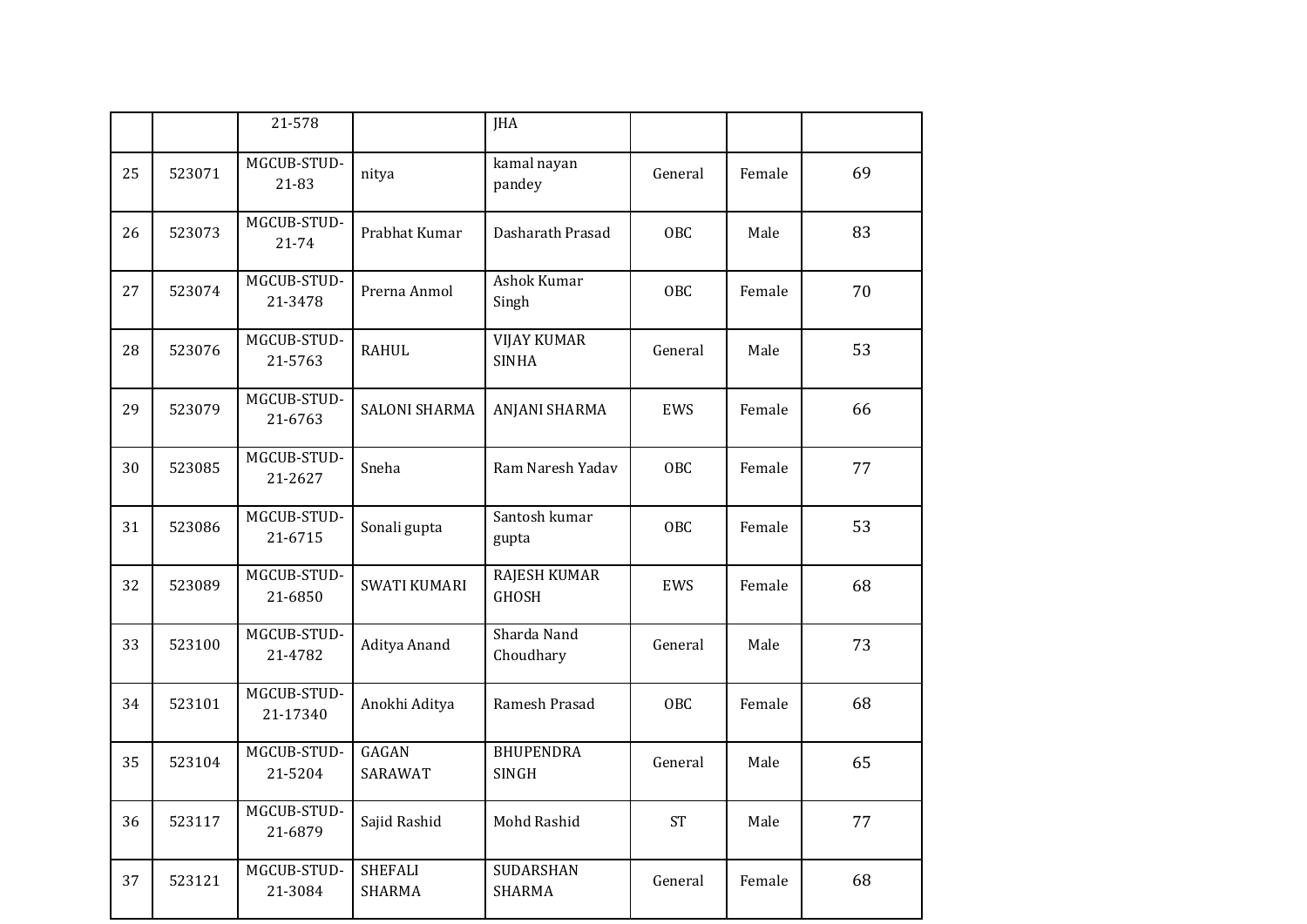| 38 | 523132 | MGCUB-STUD-<br>21-5982  | <b>AVIJIT DUTTA</b>          | RADHARAMAN<br><b>DUTTA</b>           | General    | Male   | 74 |
|----|--------|-------------------------|------------------------------|--------------------------------------|------------|--------|----|
| 39 | 523144 | MGCUB-STUD-<br>21-3091  | Mahin Mondal                 | Afjal Mondal                         | General    | Male   | 81 |
| 40 | 523174 | MGCUB-STUD-<br>21-4064  | Hemant Kumar                 | Suresh Mahto                         | <b>ST</b>  | Male   | 65 |
| 41 | 523177 | MGCUB-STUD-<br>21-1924  | <b>KIRTEE TIWARI</b>         | <b>KRISHNA KANT</b><br><b>TIWARI</b> | <b>EWS</b> | Female | 82 |
| 42 | 523178 | MGCUB-STUD-<br>21-17866 | Lalit Kumar Sah              | Prabhu Sah                           | OBC        | Male   | 74 |
| 43 | 523179 | MGCUB-STUD-<br>21-6752  | NIRBHAY SINGH                | PRAMOD KUMAR<br><b>SINGH</b>         | EWS        | Male   | 68 |
| 44 | 523180 | MGCUB-STUD-<br>21-4148  | Prabhakant<br>Sonker         | Lalta Prasad<br>Sonker               | SC         | Male   | 54 |
| 45 | 523181 | MGCUB-STUD-<br>21-6050  | Puja kumari                  | SRINARAYAN<br><b>MAHTO</b>           | <b>OBC</b> | Female | 80 |
| 46 | 523182 | MGCUB-STUD-<br>21-791   | Shubham Tiwari               | Krishna Murari<br>Tiwari             | EWS        | Male   | 58 |
| 47 | 523187 | MGCUB-STUD-<br>21-73    | <b>RANJEET</b><br>CHAURASIYA | AKALOO PRASAD                        | General    | Male   | 72 |